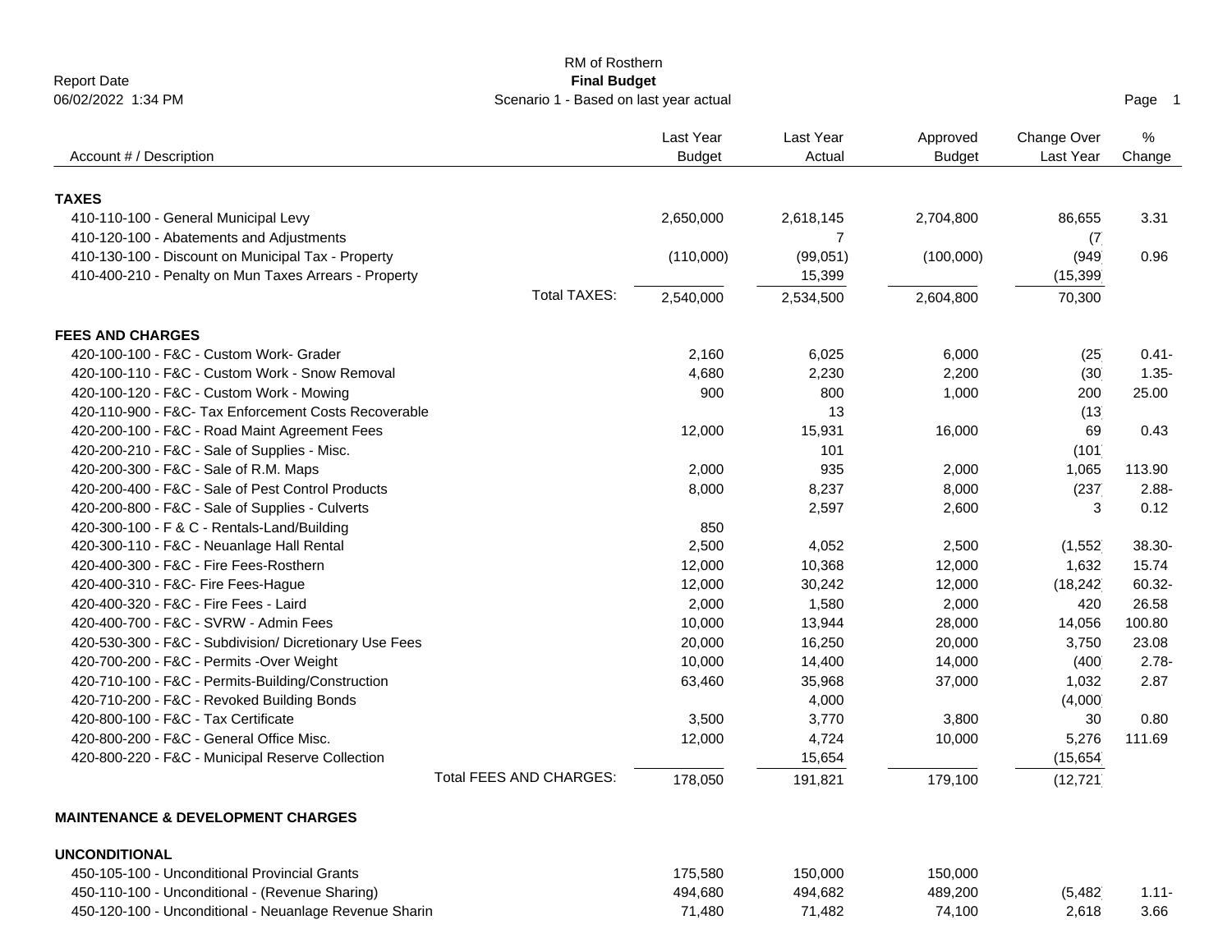|                                                        | RM of Rosthern                           |               |           |               |             |           |
|--------------------------------------------------------|------------------------------------------|---------------|-----------|---------------|-------------|-----------|
| <b>Report Date</b>                                     | <b>Final Budget</b>                      |               |           |               |             |           |
| 06/02/2022 1:34 PM                                     | Scenario 1 - Based on last year actual   |               |           |               |             | Page 2    |
|                                                        |                                          | Last Year     | Last Year | Approved      | Change Over | %         |
| Account # / Description                                |                                          | <b>Budget</b> | Actual    | <b>Budget</b> | Last Year   | Change    |
| 450-120-101 - Unconditional - Blumenthal Revenue Shari |                                          | 14,950        | 14,945    | 16,900        | 1,955       | 13.08     |
| 450-120-110 - Unconditional - Neuanlage Other Revenue  |                                          | 3,000         | 4,395     | 3,000         | (1, 395)    | $31.74 -$ |
| 450-120-111 - Unconditional- Blumenthal Other Revenue  |                                          | 700           | 1,238     | 1,200         | (38)        | $3.07 -$  |
| 450-120-112 - Unconditional - MMSW RM                  |                                          | 1,200         | 19,559    | 19,000        | (559)       | $2.86 -$  |
|                                                        | Total UNCONDITIONAL:                     | 761,590       | 756,301   | 753,400       | (2,901)     |           |
| <b>CONDITIONAL GRANTS</b>                              |                                          |               |           |               |             |           |
| 450-340-100 - Conditional - Prov - Gas Tax - New Deal  |                                          | 203,550       | 280,255   | 280,300       | 45          | 0.02      |
| 450-410-100 - Conditional - Local - Pest Control       |                                          | 5,000         | 3,364     | 4,000         | 636         | 18.91     |
| 450-420-100 - Conditional - Local - Weed Control       |                                          | 7,000         | 3,724     | 4,000         | 276         | 7.41      |
| 450-430-100 - Conditional - Local - Beaver Control     |                                          | 3,000         | 1,755     | 2,000         | 245         | 13.96     |
|                                                        | <b>Total CONDITIONAL GRANTS:</b>         | 218,550       | 289,098   | 290,300       | 1,202       |           |
| <b>GRANTS IN LIEU OF TAXES</b>                         |                                          |               |           |               |             |           |
| 450-500-100 - GIL - Federal                            |                                          | 11,350        | 9,589     | 9,600         | 11          | 0.11      |
| 450-730-100 - GIL - Local - Treaty Land                |                                          | 5,090         | 5,019     | 5,000         | (19)        | $0.38 -$  |
|                                                        | Total GRANTS IN LIEU OF TAXES:           | 16,440        | 14,608    | 14,600        | (8)         |           |
| <b>LAND SALES</b>                                      |                                          |               |           |               |             |           |
| <b>INVESTMENT INCOME AND COMMISSIONS</b>               |                                          |               |           |               |             |           |
| 470-100-100 - Interest Revenue                         |                                          | 82,120        | 20,425    | 20,400        | (25)        | $0.12 -$  |
|                                                        | Total INVESTMENT INCOME AND COMMISSIONS: | 82,120        | 20,425    | 20,400        | (25)        |           |
| <b>OTHER REVENUES</b>                                  |                                          |               |           |               |             |           |
| 480-150-100 - Donations-Trans Gas                      |                                          | 540           |           |               |             |           |
| 480-150-101 - Rescue Funds Refunded                    |                                          |               |           | 48,500        | 48,500      | 100.00-   |
|                                                        | Total OTHER REVENUES:                    | 540           |           | 48,500        | 48,500      |           |
| <b>INTERNAL TRANSFERS</b>                              |                                          |               |           |               |             |           |
| 490-140-100 - Transfer from General Fund               |                                          | 303,870       |           | 112,700       | 112,700     | 100.00-   |
| 490-500-100 - Transfer from Gravel                     |                                          | 362,800       |           |               |             |           |
| 490-900-100 - Transfer From Reserves - Hamlets Neu     |                                          | 55,000        |           | 52,300        | 52,300      | 100.00-   |
| 490-900-101 - Transfer from Reserve - Hamlet Blumentha |                                          | 25,000        |           | 86,200        | 86,200      | 100.00-   |
|                                                        | Total INTERNAL TRANSFERS:                | 746,670       |           | 251,200       | 251,200     |           |
|                                                        | <b>Revenue Totals:</b>                   | 4,543,960     | 3,806,753 | 4,162,300     | 355,547     |           |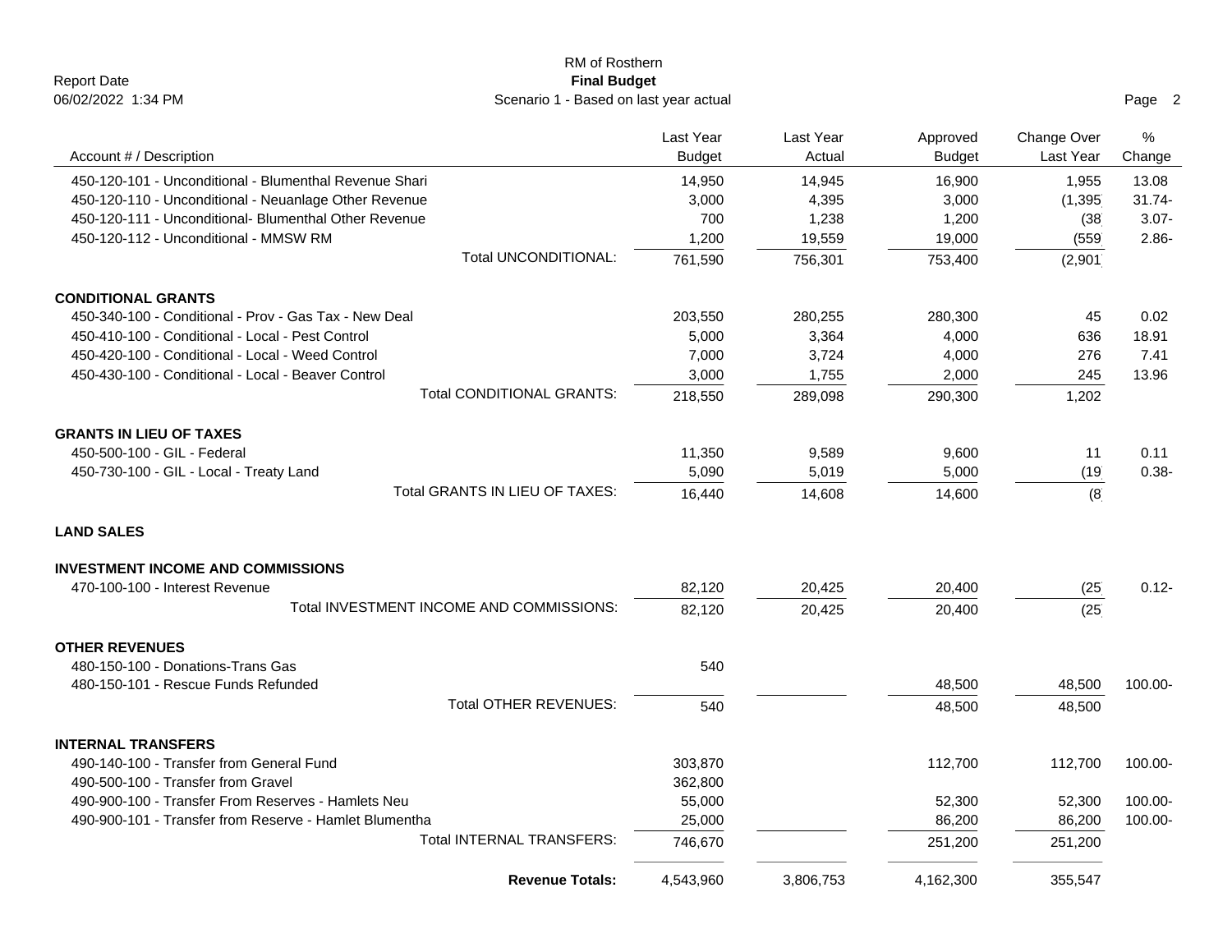| <b>Report Date</b>                                                | <b>RM of Rosthern</b><br><b>Final Budget</b> |                     |                           |                          |             |
|-------------------------------------------------------------------|----------------------------------------------|---------------------|---------------------------|--------------------------|-------------|
| 06/02/2022 1:34 PM                                                | Scenario 1 - Based on last year actual       |                     |                           |                          | Page 3      |
| Account # / Description                                           | Last Year<br><b>Budget</b>                   | Last Year<br>Actual | Approved<br><b>Budget</b> | Change Over<br>Last Year | %<br>Change |
|                                                                   |                                              |                     |                           |                          |             |
| <b>GENERAL GOV'T. SERVICE</b><br><b>GG - WAGES &amp; BENEFITS</b> |                                              |                     |                           |                          |             |
| 510-110-108 - GG - All Council Travel/Expenses                    | 8,350                                        | 7,887               | 8,000                     | 113                      | 1.43        |
| 510-110-109 - GG - Council Indemnity - All Council                | 44,120                                       | 41,887              | 42,000                    | 113                      | 0.27        |
| 510-110-120 - GG - Hamlet Board Indenm Blumenthal                 | 430                                          | 300                 | 300                       |                          |             |
| 510-110-121 - GG-Hamlet Board Indemnity-Neuanlage                 | 4,000                                        | 3,100               | 4,000                     | 900                      | 29.03       |
| 510-110-230 - GG - Salaries - Administration                      | 115,000                                      | 120,185             | 140,000                   | 19,815                   | 16.49       |
| Total GG - WAGES & BENEFITS:                                      | 171,900                                      | 173,359             | 194,300                   | 20,941                   |             |
| <b>GG - BENEFITS</b>                                              |                                              |                     |                           |                          |             |
| 510-130-230 - GG - Benefits Administration                        | 10,000                                       | 20,053              | 20,100                    | 47                       | 0.23        |
| 510-130-237 - GG-Council CPP EI IT                                | 2,400                                        | 123                 |                           | (123)                    |             |
| Total GG - BENEFITS:                                              | 12,400                                       | 20,176              | 20,100                    | (76)                     |             |
| <b>GG - PROF/CONTRACT SERVICES</b>                                |                                              |                     |                           |                          |             |
| 510-200-110 - GG - Cont. - Legal                                  | 40,000                                       | 65,951              | 40,000                    | (25, 951)                | 39.35-      |
| 510-200-130 - GG - Cont. - Audit/Accounting                       | 5,820                                        | 6,328               | 10,000                    | 3,672                    | 58.03       |
| 510-200-150 - GG - Cont. - Assessment - SAMA                      | 27,530                                       | 26,113              | 28,500                    | 2,387                    | 9.14        |
| 510-200-170 - GG - Cont. - Advertising                            | 5,000                                        | 10,502              | 10,000                    | (502)                    | $4.78 -$    |
| 510-200-200 - GG - Cont. - Printing                               | 3,000                                        | 3,624               | 3,600                     | (24)                     | $0.66 -$    |
| 510-210-120 - GG - Council - Workshop Registrations               | 1,800                                        | 830                 | 1,000                     | 170                      | 20.48       |
| 510-210-150 - GG - Council - Convention/Other All                 | 3,000                                        | 725                 | 3,000                     | 2,275                    | 313.79      |
| 510-210-160 - GG - Travel, Meals & Subsistence                    |                                              | 19                  |                           | (19)                     |             |
| 510-210-170 - GG - Admin. - Training, Travel & Meals              | 6,000                                        | 4,429               | 6,000                     | 1,571                    | 35.47       |
| 510-220-100 - GG - Cont. - Office Caretaking & Supplie            | 2,000                                        | 1,402               | 1,500                     | 98                       | 6.99        |
| 510-230-100 - GG - Cont. - Insurance - General & Bond             | 19,000                                       | 19,583              | 23,000                    | 3,417                    | 17.45       |
| 510-240-100 - GG - Cont. - Memberships & Subscriptions            | 16,000                                       | 5,309               | 15,000                    | 9,691                    | 182.54      |
| 510-250-150 - GG - Cont. - ISC                                    | 500                                          | 284                 | 500                       | 216                      | 76.06       |
| 510-260-150 - GG - Cont. - Elections                              |                                              | 2,259               | 5,000                     | 2,741                    | 121.34      |
| 510-270-150 - GG - Cont. - Office Repairs/Purchases               | 5,000                                        |                     | 20,000                    | 20,000                   | 100.00-     |
| 510-280-100 - GG - Cont. - Postage Machine & Supplies             | 600                                          | 245                 | 500                       | 255                      | 104.08      |
| 510-280-131 - GG - Cont. - Debit Machine Charges                  | 500                                          | 399                 | 500                       | 101                      | 25.31       |
| 510-290-100 - GG - Cont. - Bank Charges/ Service Fees             | 500                                          | 1,567               | 4,000                     | 2,433                    | 155.26      |
| 510-290-101 - GG - Cont. Board of Revision Expenses               |                                              | 320                 | 500                       | 180                      | 56.25       |
| Total GG - PROF/CONTRACT SERVICES:                                | 136,250                                      | 149,889             | 172,600                   | 22,711                   |             |
| <b>GG - UTILITIES</b>                                             |                                              |                     |                           |                          |             |
| 510-300-110 - GG - Utility - Heat                                 | 1,000                                        | 932                 | 1,200                     | 268                      | 28.76       |
| 510-300-120 - GG - Utility - Power                                | 2,000                                        | 1,508               | 2,000                     | 492                      | 32.63       |
| 510-300-130 - GG - Utility - Water                                | 1,000                                        | 1,869               | 2,000                     | 131                      | 7.01        |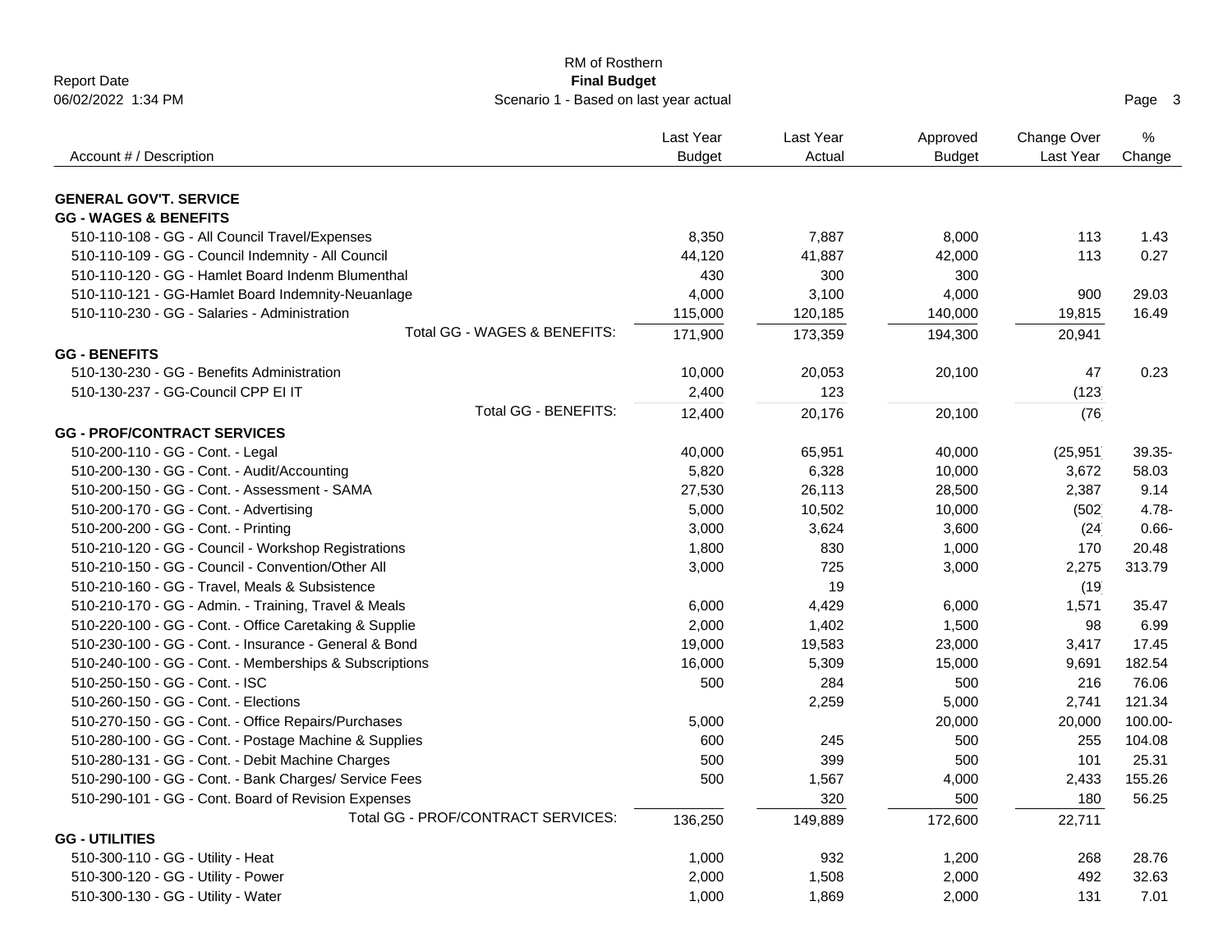| RM of Rosthern                                               |               |           |               |             |          |
|--------------------------------------------------------------|---------------|-----------|---------------|-------------|----------|
| <b>Report Date</b><br><b>Final Budget</b>                    |               |           |               |             |          |
| 06/02/2022 1:34 PM<br>Scenario 1 - Based on last year actual |               |           |               |             | Page 4   |
|                                                              | Last Year     | Last Year | Approved      | Change Over | %        |
| Account # / Description                                      | <b>Budget</b> | Actual    | <b>Budget</b> | Last Year   | Change   |
| 510-300-140 - GG - Utility - Phone/Security System           | 5,500         | 3,981     | 4,000         | 19          | 0.48     |
| Total GG - UTILITIES:                                        | 9,500         | 8,290     | 9,200         | 910         |          |
| <b>GG - MAINTENANCE MATERIALS AND SUPPLIES</b>               |               |           |               |             |          |
| 510-400-110 - GG - Maint. - Stationery Supplies              | 11,000        | 10,931    | 12,000        | 1,069       | 9.78     |
| 510-410-140 - GG - Maint. - Office Supplies                  | 4,500         | 3,670     | 4,500         | 830         | 22.62    |
| 510-410-160 - GG - Maint. - Office -Software Support         | 11,200        | 11,136    | 12,000        | 864         | 7.76     |
| 510-480-100 - GG - Maint. - Service Awards/Recognition       | 1,000         | 1,341     | 2,500         | 1,159       | 86.43    |
| Total GG - MAINTENANCE MATERIALS AND SUPPLIES:               | 27,700        | 27,078    | 31,000        | 3,922       |          |
| <b>GG - GRANTS AND CONTRIBUTIONS</b>                         |               |           |               |             |          |
| Total GENERAL GOV'T, SERVICE:                                | 357,750       | 378,792   | 427,200       | 48,408      |          |
| <b>GG - AMORTIZATION</b>                                     |               |           |               |             |          |
| <b>GG - CAPITAL EXPENDITURES</b>                             |               |           |               |             |          |
| 510-600-299 - GG - Amort - Bldgs/Impr & Eng Structures       | 3,000         |           | 3,000         | 3,000       | 100.00-  |
| Total GG - CAPITAL EXPENDITURES:                             | 3,000         |           | 3,000         | 3,000       |          |
| <b>GG - INTEREST</b>                                         |               |           |               |             |          |
| <b>GG - ALLOWANCE FOR UNCOLLECTIBLES</b>                     |               |           |               |             |          |
| <b>GG - OTHER</b>                                            |               |           |               |             |          |
| 520-100-100 - PS - Twin Rivers Joint Rescue                  | 15,000        | 22,080    | 22,100        | 20          | 0.09     |
| 520-100-101 - PS - Regional Resilliency Specialist           | 5,000         | 5,815     | 5,800         | (15)        | $0.26 -$ |
| Total GG - OTHER:                                            | 20,000        | 27,895    | 27,900        | 5           |          |
| Total GG - AMORTIZATION:                                     | 23,000        | 27,895    | 30,900        | 3,005       |          |
|                                                              |               |           |               |             |          |
| <b>POLICE PROTECTION</b>                                     |               |           |               |             |          |
| <b>PS - POLICE - PROF/CONTRACT SERVICES</b>                  |               |           |               |             |          |
| 520-210-110 - PS - Police - Contracted Services              | 121,270       | 113,753   | 114,000       | 247         | 0.22     |
| Total PS - POLICE - PROF/CONTRACT SERVICES:                  | 121,270       | 113,753   | 114,000       | 247         |          |
| <b>PS - BYLAW ENFORCEMENT</b>                                |               |           |               |             |          |
| 520-450-100 - PS - BE -Bylaw Enf Officer                     | 32,000        | 50,704    | 37,000        | (13, 704)   | 27.03-   |
| Total PS - BYLAW ENFORCEMENT:                                | 32,000        | 50,704    | 37,000        | (13, 704)   |          |
| <b>PS - POLICE - GRANTS AND CONTRIBUTIONS</b>                |               |           |               |             |          |
| <b>PS - POLICE - OTHER</b>                                   |               |           |               |             |          |
| Total POLICE PROTECTION:                                     | 153,270       | 164,457   | 151,000       | (13, 457)   |          |
| <b>FIRE PROTECTION</b>                                       |               |           |               |             |          |
| 525-110-110 - PS - Hague Fire Fees                           | 8,000         | 21,259    | 8,000         | (13, 259)   | 62.37-   |
| 525-110-111 - PS- Hague Fire - Expenses                      | 27,000        | 29,033    | 27,000        | (2,033)     | $7.00 -$ |
| 525-110-120 - PS - Rosthern Fire Fees                        | 8,000         |           | 8,000         | 8,000       | 100.00-  |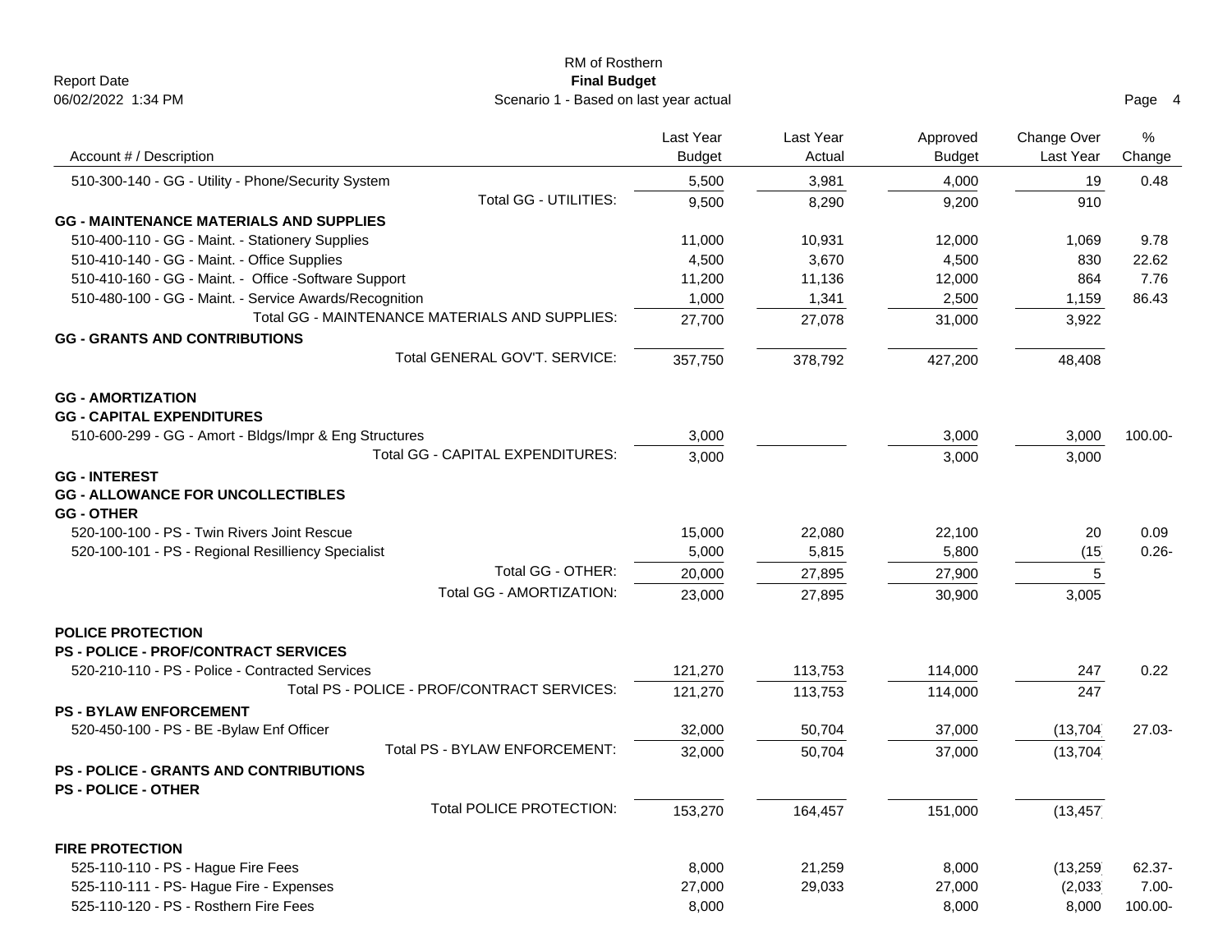| RM of Rosthern                                                                                            |               |           |               |             |          |
|-----------------------------------------------------------------------------------------------------------|---------------|-----------|---------------|-------------|----------|
| <b>Report Date</b><br><b>Final Budget</b><br>06/02/2022 1:34 PM<br>Scenario 1 - Based on last year actual |               |           |               |             | Page 5   |
|                                                                                                           |               |           |               |             |          |
|                                                                                                           | Last Year     | Last Year | Approved      | Change Over | %        |
| Account # / Description                                                                                   | <b>Budget</b> | Actual    | <b>Budget</b> | Last Year   | Change   |
| 525-110-121 - PS- Rosthern Fire Expenses                                                                  | 21,840        | 41,194    | 41,200        | 6           | 0.01     |
| 525-110-200 - PS - Laird Fire Expenses                                                                    | 2,100         | 14,580    | 2,100         | (12, 480)   | 85.60-   |
| 525-200-101 - PS- Mutual Aid From Towns                                                                   |               | 4,275     | 4,300         | 25          | 0.58     |
| 525-210-100 - PS - Dispatching Fees                                                                       | 2,880         |           | 2,900         | 2,900       | 100.00-  |
| <b>PS - FIRE - MAINT. MAT. AND SUPPLIES</b>                                                               |               |           |               |             |          |
| <b>PS - FIRE - GRANTS AND CONTRIBUTIONS</b>                                                               |               |           |               |             |          |
| <b>Total FIRE PROTECTION:</b>                                                                             | 69,820        | 110,341   | 93,500        | (16, 841)   |          |
| <b>PS - FIRE - AMORTIZATION</b>                                                                           |               |           |               |             |          |
| <b>PS - FIRE - CAPITAL EXPENDITURES</b>                                                                   |               |           |               |             |          |
| <b>PS - FIRE - OTHER</b>                                                                                  |               |           |               |             |          |
| <b>MAINTENANCE</b>                                                                                        |               |           |               |             |          |
| <b>TS - MAINT. - WAGES</b>                                                                                |               |           |               |             |          |
| 530-110-100 - TS - MAINT. Wages-Foreman                                                                   | 82,000        | 74,228    | 76,000        | 1,772       | 2.39     |
| 530-110-101 - TS - MAINT. - Clothing Allowance                                                            | 2,000         | 1,373     | 2,000         | 627         | 45.67    |
| 530-110-130 - TS - Maint. - Salaries - Summer Student                                                     |               |           | 20,000        | 20,000      | 100.00-  |
| 530-110-150 - TS - Maint. - Salaries - Seasonal                                                           | 220,000       | 271,629   | 280,000       | 8,371       | 3.08     |
| Total TS - MAINT. - WAGES:                                                                                | 304,000       | 347,230   | 378,000       | 30,770      |          |
| <b>TS - MAINT. - BENEFITS</b>                                                                             |               |           |               |             |          |
| 530-120-120 - TS - Maint. - Benefits Foreman                                                              | 10,000        | 17,249    | 17,200        | (49)        | $0.28 -$ |
| 530-120-121 - TS - Maint. - Benefits Seasonal                                                             | 30,000        | 65,694    | 65,700        | 6           | 0.01     |
| 530-120-124 - TS - Maint. - Benefits - Worker's Comp                                                      | 5,250         | 7,202     | 7,200         | (2)         | $0.03 -$ |
| Total TS - MAINT. - BENEFITS:                                                                             | 45,250        | 90,145    | 90,100        | (45)        |          |
| <b>TS - MAINT. - PROF/CONTRACT SERVICES</b>                                                               |               |           |               |             |          |
| 530-250-100 - TS - Maint. - Travel, Meal & Subsistence                                                    | 400           | 517       | 500           | (17)        | $3.29 -$ |
| 530-250-101 - TS - Maint - Training                                                                       |               |           | 1,000         | 1,000       | 100.00-  |
| 530-260-100 - TS - Maint. - Insurance/Vehicle Reg.                                                        | 5,480         | 5,495     | 6,000         | 505         | 9.19     |
| Total TS - MAINT. - PROF/CONTRACT SERVICES:                                                               | 5,880         | 6,012     | 7,500         | 1,488       |          |
| <b>TS - MAINT. - UTILITIES</b>                                                                            |               |           |               |             |          |
| 530-300-110 - TS - Maint. - Utility - Heat                                                                | 2,410         | 2,014     | 2,300         | 286         | 14.20    |
| 530-300-120 - TS - Maint. - Utility - Power                                                               | 2,500         | 1,598     | 2,000         | 402         | 25.16    |
| 530-300-130 - TS - Maint. - Utility - Water                                                               | 900           | 1,033     | 1,500         | 467         | 45.21    |
| 530-300-140 - TS - Maint. - Utility - Phone/Security                                                      | 3,000         | 2,741     | 3,000         | 259         | 9.45     |
| 530-300-150 - TS - Maint. - Utility - Radio Lic.                                                          | 320           | 324       | 300           | (24)        | $7.41 -$ |
| 530-310-100 - TS - Utility-Neuanlage Utilities                                                            | 9,000         | 8,439     | 10,500        | 2,061       | 24.42    |
| 530-310-200 - TS - Utility-Blumenthal Street Lights                                                       | 4,000         | 1,681     | 3,000         | 1,319       | 78.47    |
| Total TS - MAINT. - UTILITIES:                                                                            | 22,130        | 17,830    | 22,600        | 4,770       |          |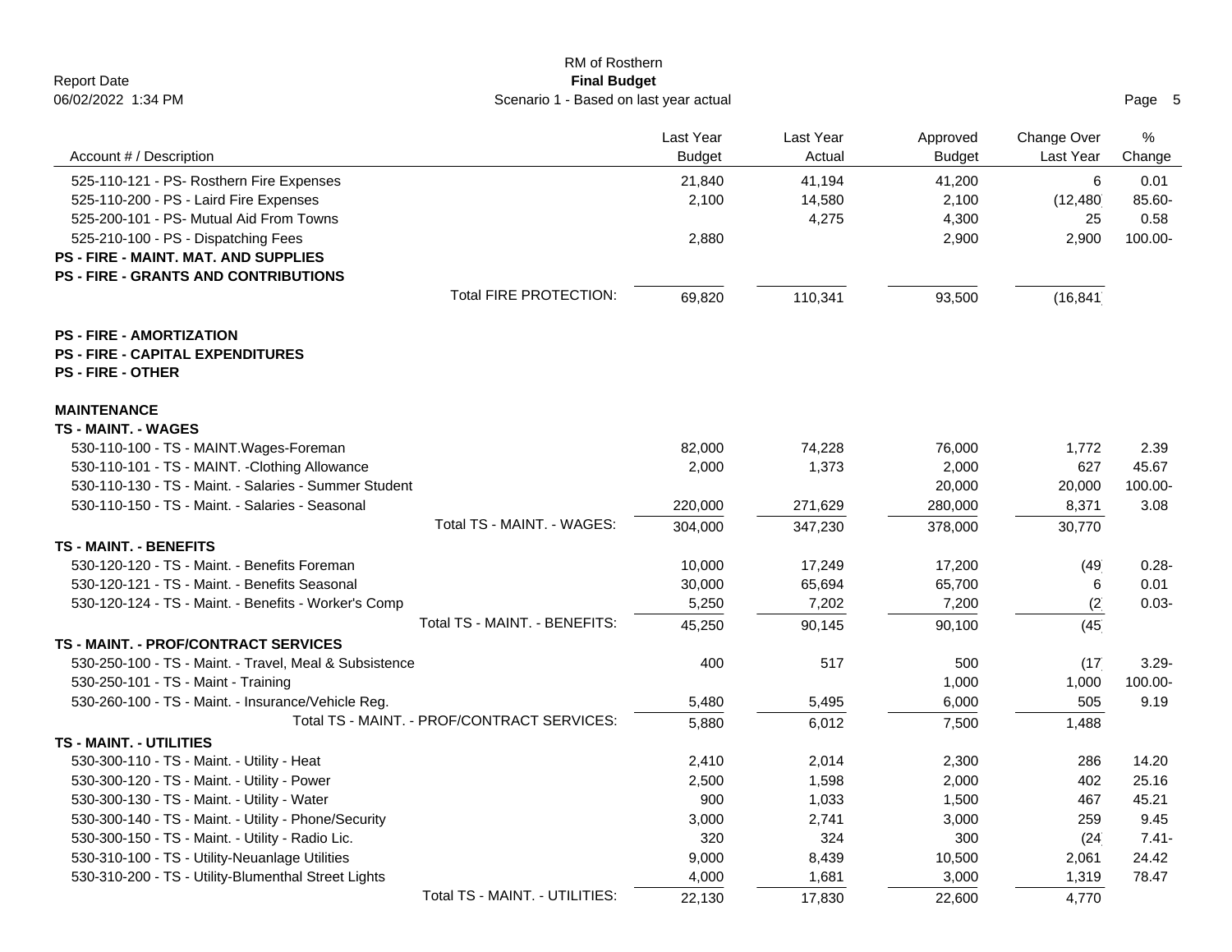|                                                        | RM of Rosthern                                                |       |           |               |             |           |
|--------------------------------------------------------|---------------------------------------------------------------|-------|-----------|---------------|-------------|-----------|
| <b>Report Date</b><br>06/02/2022 1:34 PM               | <b>Final Budget</b><br>Scenario 1 - Based on last year actual |       |           |               |             |           |
|                                                        |                                                               |       |           |               |             | Page 6    |
|                                                        | Last Year                                                     |       | Last Year | Approved      | Change Over | $\%$      |
| Account # / Description                                | <b>Budget</b>                                                 |       | Actual    | <b>Budget</b> | Last Year   | Change    |
| TS - MAINT. - MATERIALS AND SUPPLIES                   |                                                               |       |           |               |             |           |
| 530-400-110 - TS - Maint. - Shop Supplies              |                                                               | 7,500 | 9,363     | 10,000        | 637         | 6.80      |
| 530-410-100 - TS - Maint. - Shop Tools                 |                                                               | 7,500 | 4,452     | 7,500         | 3,048       | 68.46     |
| 530-420-101 - TS-Maint- Unit #1 CAT Repair/Parts       | 20,000                                                        |       | 10,575    | 2,000         | (8, 575)    | 81.09-    |
| 530-420-102 - TS-Maint.- Unit #2 Koma (RY)Repair/Parts |                                                               | 7,000 | 9,976     | 7,000         | (2,976)     | 29.83-    |
| 530-420-104 - TS - Maint.- Unit #9 - D6 CRepairs/Parts |                                                               | 5,000 |           | 20,000        | 20,000      | 100.00-   |
| 530-420-105 - TS - Maint. - Unit #8 -TS14BRepair/Parts |                                                               | 5,250 | 3,482     | 5,000         | 1,518       | 43.60     |
| 530-420-106 - TS -Maint-Unit #12- JD7410 Repairs/Parts |                                                               |       | 3,404     | 2,000         | (1,404)     | 41.25-    |
| 530-420-107 - TS - Maint.-Unit#7 Semi -Repairs/Parts   |                                                               | 7,500 | 8,655     | 10,000        | 1,345       | 15.54     |
| 530-420-108 - TS - Maint. - MOWERS Repair/Parts/Tools  | 10,000                                                        |       | 3,881     | 5,000         | 1,119       | 28.83     |
| 530-420-109 - TS - Maint.-Unit #13 Trail. Repairs/Part |                                                               | 1,000 | 894       | 1,000         | 106         | 11.86     |
| 530-420-110 - TS - Maint.-Unit #6 WTruck -Repairs/Part |                                                               | 3,500 | 4,544     | 3,500         | (1,044)     | 22.98-    |
| 530-420-111 - TS - Maint.-Unit #11 BHoe Repairs/Parts  |                                                               | 4,000 | 2,593     | 4,000         | 1,407       | 54.26     |
| 530-420-112 - TS- Maint -Unit#4 Kom2 (DE)Repairs/Parts |                                                               | 2,500 | 1,670     | 2,500         | 830         | 49.70     |
| 530-420-113 - TS - Maint.-Unit#14 FuelW Repairs/Parts  |                                                               | 500   | 1,997     | 500           | (1, 497)    | 74.96-    |
| 530-420-114 - TS - Maint.-Unit #5 New TrucRepairs/Part |                                                               | 4,000 | 1,581     | 4,000         | 2,419       | 153.00    |
| 530-420-115 - TS - Maint.-Unit#10-TractorRepairs/Parts |                                                               | 7,500 | 448       | 2,000         | 1,552       | 346.43    |
| 530-420-116 - TS- Maint- Unit # 3 - Brandt Grader (RN) | 10,000                                                        |       | 3,230     | 10,000        | 6,770       | 209.60    |
| 530-420-117 - TS-Main-RockPicker/Retreiver             |                                                               | 2,000 |           |               |             |           |
| 530-425-110 - TS - Maint. - Fuel                       | 120,000                                                       |       | 156,046   | 225,000       | 68,954      | 44.19     |
| 530-425-111 - TS - Maint. - Oil & Filters              |                                                               | 7,000 | 10,053    | 10,000        | (53)        | $0.53 -$  |
| 530-430-120 - TS - Maint. - Machine - Blades           | 12,000                                                        |       | 20,497    | 20,500        | 3           | 0.01      |
| 530-440-100 - TS - Maint. - Gravel/Sand                | 250,000                                                       |       | 286,018   | 250,000       | (36,018)    | 12.59-    |
| 530-450-100 - TS - Maint. - Culverts                   | 15,000                                                        |       | 19,972    | 20,000        | 28          | 0.14      |
| 530-460-100 - TS - Maint. - Road Repair                | 20,000                                                        |       | 2,149     | 15,000        | 12,851      | 598.00    |
| 530-460-110 - TS - Maint. - Brush Work / Mulching      | 10,000                                                        |       | 13,350    | 51,000        | 37,650      | 282.02    |
| 530-470-100 - TS - Maint. - Road/Street Signs          | 10,000                                                        |       | 10,675    | 5,000         | (5,675)     | $53.16 -$ |
| 530-470-101 - TS - Maint. - Civic Addressing           | 10,000                                                        |       |           | 15,000        | 15,000      | 100.00-   |
| 530-470-110 - TS - Maint.-Road/Street Signs-Neuanlage  |                                                               | 1,000 |           |               |             |           |
| 530-470-111 - TS - Maint- Road Maintenance-Neuanlage   | 145,000                                                       |       | 143,109   | 146,000       | 2,891       | 2.02      |
| 530-470-112 - TS-Maint.-Road Maintenance-Blumenthal    | 30,000                                                        |       | 767       | 50,000        | 49,233      | ###.##    |
| 530-480-110 - TS -Maint.-Road/Street Signs- Blumenthal |                                                               | 3,500 | 1,938     |               | (1,938)     |           |
| 530-490-120 - TS - Maint. - Other                      |                                                               |       | 2,222     |               | (2, 222)    |           |
| Total TS - MAINT. - MATERIALS AND SUPPLIES:            | 738,250                                                       |       | 737,541   | 903,500       | 165,959     |           |
| TS - MAINT. - GRANTS AND CONTRIBUTIONS                 |                                                               |       |           |               |             |           |
| 530-500-110 - TS - Maint. - Beaver Control             |                                                               | 3,000 | 3,510     | 2,000         | (1,510)     | 43.02-    |
| Total TS - MAINT. - GRANTS AND CONTRIBUTIONS:          |                                                               | 3,000 | 3,510     | 2,000         | (1,510)     |           |
|                                                        | <b>Total MAINTENANCE:</b><br>1,118,510                        |       | 1,202,268 | 1,403,700     | 201,432     |           |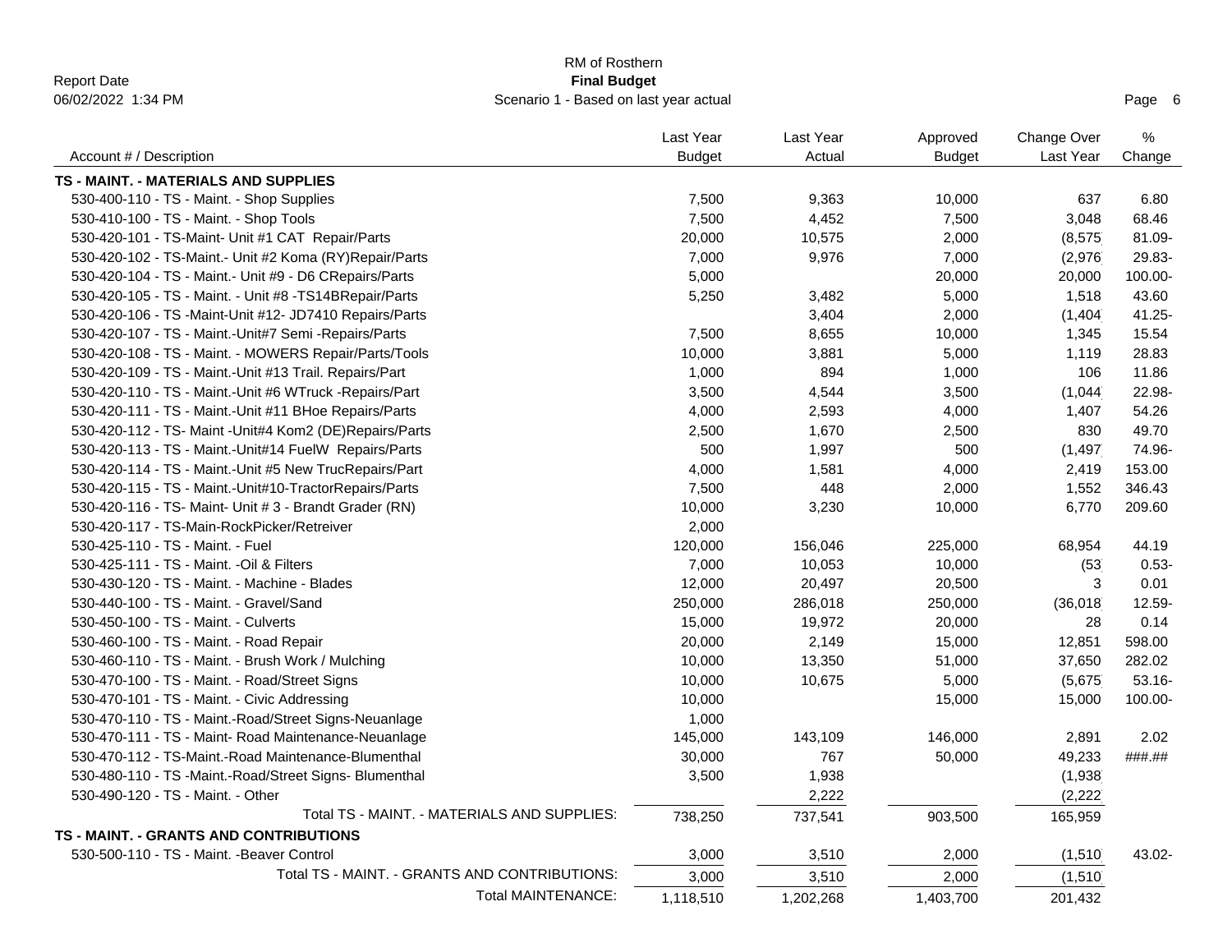| RM of Rosthern<br><b>Report Date</b><br><b>Final Budget</b>                                                                                                                               |                             |                             |                           |                          |             |
|-------------------------------------------------------------------------------------------------------------------------------------------------------------------------------------------|-----------------------------|-----------------------------|---------------------------|--------------------------|-------------|
| 06/02/2022 1:34 PM<br>Scenario 1 - Based on last year actual                                                                                                                              |                             |                             |                           |                          | Page 7      |
| Account # / Description                                                                                                                                                                   | Last Year<br><b>Budget</b>  | Last Year<br>Actual         | Approved<br><b>Budget</b> | Change Over<br>Last Year | %<br>Change |
|                                                                                                                                                                                           |                             |                             |                           |                          |             |
| <b>TS - MAINT. AMORTIZATION</b>                                                                                                                                                           |                             |                             |                           |                          |             |
| <b>TS - MAINT. - CAPITAL EXPENDITURES</b>                                                                                                                                                 |                             |                             |                           |                          |             |
| 530-600-110 - TS - Purchase of Cap Assets - Land                                                                                                                                          |                             | 70,000                      | 75,000                    | 5,000                    | 7.14        |
| 530-600-130 - TS - Purchase of Cap Assets - Mach                                                                                                                                          | 580,000                     | 480,955                     | 300,000                   | (180, 955)               | 37.62-      |
| 530-600-140 - TS - Purchase of Cap Assets - Equipment                                                                                                                                     |                             | 10,948                      | 50,000                    | 39,052                   | 356.70      |
| 530-600-190 - TS - Purchase of Cap Assets - Gravel                                                                                                                                        | 450,000                     | 730,784                     | 250,000                   | (480,784                 | 65.79-      |
| 530-600-199 - TS - Maint. - Amort - Land Improvements                                                                                                                                     | 63,400                      |                             | 63,400                    | 63,400                   | 100.00-     |
| 530-600-299 - TS - Maint. - Amort - Bldgs/Impr&Eng Str                                                                                                                                    | 2,160                       |                             | 2,200                     | 2,200                    | 100.00-     |
| 530-600-399 - TS - Maint. - Amort - Machinery & Eqmt                                                                                                                                      | 169,240                     |                             | 170,000                   | 170,000                  | 100.00-     |
| Total TS - MAINT. - CAPITAL EXPENDITURES:<br><b>TS - MAINT. - INTEREST</b>                                                                                                                | 1,264,800                   | 1,292,687                   | 910,600                   | (382, 087)               |             |
| TS - MAINT.-ALLOWANCE FOR UNCOLLECTIBLES<br><b>TS - MAINT. - LOAD TRAK</b><br>530-900-110 - TS - Maint. - GPS System<br>Total TS - MAINT. - LOAD TRAK:<br>Total TS - MAINT. AMORTIZATION: | 2,290<br>2,290<br>1,267,090 | 2,290<br>2,290<br>1,294,977 | 2,300<br>2,300<br>912,900 | 10<br>10<br>(382, 077)   | 0.44        |
| <b>CONSTRUCTION</b><br><b>TS - CONST. - PROF/CONTRACT SERVICES</b><br>TS - CONST. - MAINT. MAT. AND SUPPLIES                                                                              |                             |                             |                           |                          |             |
| 535-425-114 - TS - Const- 99 Road Repairs                                                                                                                                                 |                             | 1,663                       |                           | (1,663)                  |             |
| 535-425-115 - TS - Const. - 785 Road Repair                                                                                                                                               | 500,000                     | 548,072                     |                           | (548, 072)               |             |
| 535-425-116 - TS-Const.-AdamiwkaWheeler GasTX                                                                                                                                             |                             |                             | 47,500                    | 47,500                   | 100.00-     |
| 535-425-117 - TS-Const-Bergthal Road GasTX                                                                                                                                                |                             |                             | 47,000                    | 47,000                   | 100.00-     |
| 535-425-118 - TS-Const-CulDeSacRd-GasTX                                                                                                                                                   |                             |                             | 50,000                    | 50,000                   | 100.00-     |
| 535-425-119 - TS-Const-Nichlava Road-GasTX                                                                                                                                                |                             |                             | 48,000                    | 48,000                   | 100.00-     |
| 535-430-130 - TS - Const. - Other                                                                                                                                                         | 127,000                     |                             |                           |                          |             |
| Total TS - CONST. - MAINT. MAT. AND SUPPLIES:                                                                                                                                             | 627,000                     | 549,735                     | 192,500                   | (357, 235)               |             |
| TS - CONST. - GRANTS AND CONTRIBUTIONS                                                                                                                                                    |                             |                             |                           |                          |             |
| <b>Total CONSTRUCTION:</b>                                                                                                                                                                | 627,000                     | 549,735                     | 192,500                   | (357, 235)               |             |
| <b>TS - CONST - AMORTIZATION</b>                                                                                                                                                          |                             |                             |                           |                          |             |

**TS - CONST. - CAPITAL EXPENDITURES**

**TS - CONST. - INTEREST**

**TS - CONST-ALLOWANCE FOR UNCOLLECTIBLES**

**TS - CONST. - OTHER**

**SNOW REMOVAL**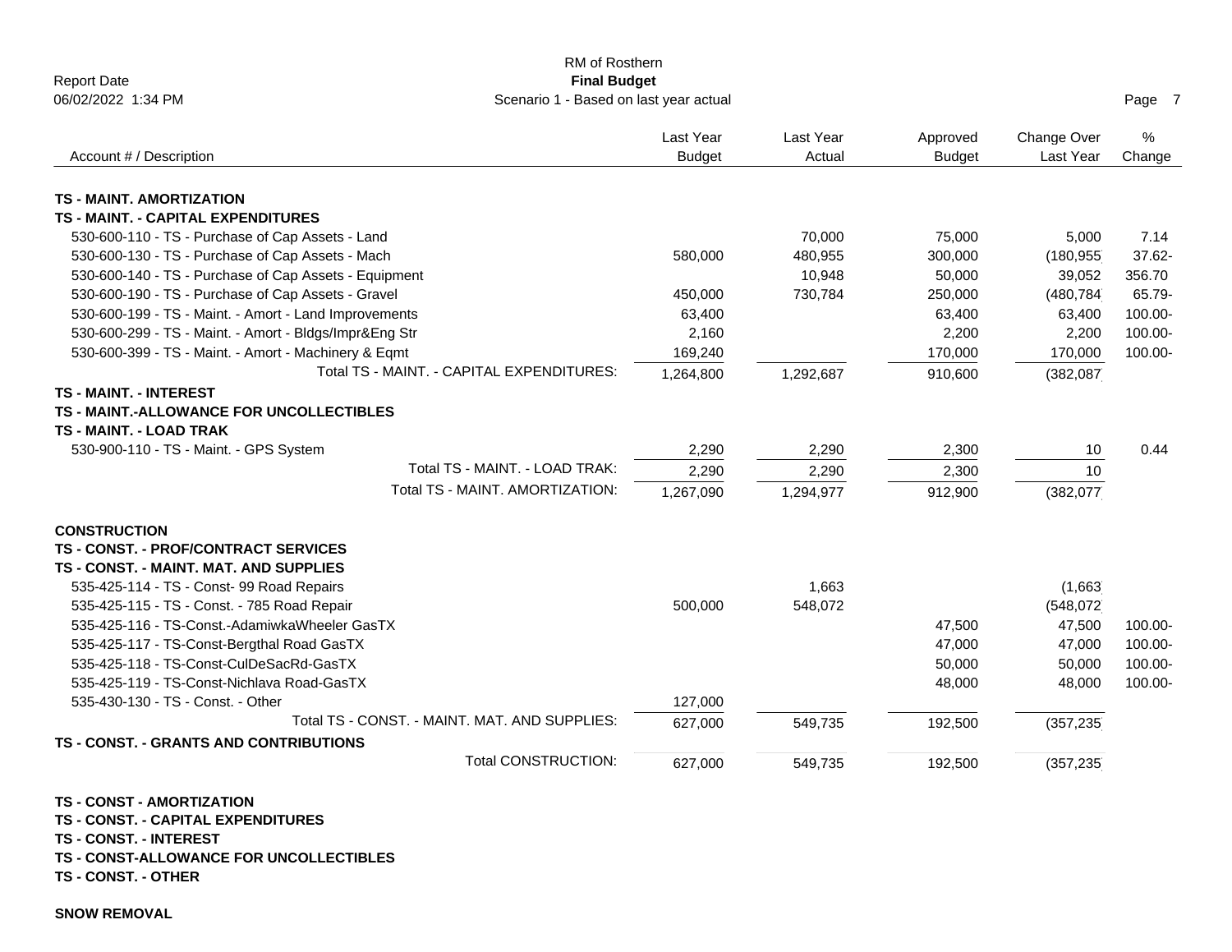|                                                        | RM of Rosthern                         |               |           |               |             |          |
|--------------------------------------------------------|----------------------------------------|---------------|-----------|---------------|-------------|----------|
| <b>Report Date</b>                                     | <b>Final Budget</b>                    |               |           |               |             |          |
| 06/02/2022 1:34 PM                                     | Scenario 1 - Based on last year actual |               |           |               |             | Page 8   |
|                                                        |                                        | Last Year     | Last Year | Approved      | Change Over | $\%$     |
| Account # / Description                                |                                        | <b>Budget</b> | Actual    | <b>Budget</b> | Last Year   | Change   |
|                                                        |                                        |               |           |               |             |          |
| <b>ENVIRONMENT HEALTH SERVICES</b>                     |                                        |               |           |               |             |          |
| <b>EH - PROF/CONTRACT SERVICES</b>                     |                                        |               |           |               |             |          |
| 540-200-110 - EH - Cont. - Waste Disposal Site-Manager |                                        | 18,000        | 19,789    | 20,000        | 211         | 1.07     |
| 540-200-111 - EH- Waste Disposal Supplies              |                                        | 2,000         | 2,598     | 2,500         | (98)        | $3.77 -$ |
| 540-200-112 - EH - Waste Disposal Power                |                                        | 700           | 614       | 700           | 86          | 14.01    |
| 540-200-113 - EH - Waste Disposal Recycling            |                                        | 10,000        | 8,774     | 10,000        | 1,226       | 13.97    |
| 540-200-114 - EH-Waste Disposal - Pumpouts             |                                        |               |           | 10,000        | 10,000      | 100.00-  |
| 540-200-115 - EH-Landfill Benefits                     |                                        | 1,000         | 1,272     | 1,300         | 28          | 2.20     |
| 540-200-120 - EH - Waste Collection-Neuanlage          |                                        | 74,000        | 72,823    | 76,000        | 3,177       | 4.36     |
| 540-200-121 - EH - Waste Collection-Blumenthal         |                                        | 10,500        | 8,213     | 15,000        | 6,787       | 82.64    |
| 540-210-100 - EH - Cont. Wages - Pest Control          |                                        | 10,000        | 9,146     | 9,000         | (146)       | $1.60 -$ |
| 540-210-200 - EH - Cont. Wages - Weed Control          |                                        | 15,000        | 6,062     | 20,000        | 13,938      | 229.92   |
| 540-210-300 - EH - Cont. - Landfill -Study / Construct |                                        | 30,000        | 29,844    | 20,000        | (9,844)     | 32.98-   |
| Total EH - PROF/CONTRACT SERVICES:                     |                                        | 171,200       | 159,135   | 184,500       | 25,365      |          |
| <b>EH-UTILITIES</b>                                    |                                        |               |           |               |             |          |
| <b>EH - MAINT, MATERIAL AND SUPPLIES</b>               |                                        |               |           |               |             |          |
| 540-420-100 - EH - Maint. - Pest Control Supplies      |                                        | 10,000        | 8,108     | 7,000         | (1, 108)    | 13.67-   |
| 540-430-100 - EH - Maint. - Weed Control Supplies      |                                        | 5,000         | 5,119     |               | (5, 119)    |          |
| Total EH - MAINT, MATERIAL AND SUPPLIES:               |                                        | 15,000        | 13,227    | 7,000         | (6, 227)    |          |
| <b>EH - GRANTS AND CONTRIBUTIONS</b>                   |                                        |               |           |               |             |          |
| Total ENVIRONMENT HEALTH SERVICES:                     |                                        | 186,200       | 172,362   | 191,500       | 19,138      |          |
| <b>EH&amp;W - AMORTIZATION</b>                         |                                        |               |           |               |             |          |
| <b>EH - CAPITAL EXPENDITURES</b>                       |                                        |               |           |               |             |          |
| 540-600-199 - EH&W - Amort - Land Improvements         |                                        | 570           |           | 600           | 600         | 100.00-  |
| Total EH - CAPITAL EXPENDITURES:                       |                                        | 570           |           |               |             |          |
|                                                        |                                        |               |           | 600           | 600         |          |
| <b>EH-INTEREST</b>                                     |                                        |               |           |               |             |          |
| <b>EH - ALLOWANCE FOR UNCOLLECTIBLES</b>               |                                        |               |           |               |             |          |
| <b>EH-OTHER</b>                                        |                                        |               |           |               |             |          |
| Total EH&W - AMORTIZATION:                             |                                        | 570           |           | 600           | 600         |          |
| <b>PUBLIC HEALTH AND WELFARE SERVICES</b>              |                                        |               |           |               |             |          |
| <b>H&amp;W - PROF/CONTRACT SERVICES</b>                |                                        |               |           |               |             |          |
| <b>H&amp;W - GRANTS AND CONTRIBUTIONS</b>              |                                        |               |           |               |             |          |
| 550-530-100 - H&W - Hospital Levy                      |                                        | 100,000       |           | 110,000       | 110,000     | 100.00-  |
| 550-550-100 - H&W - Twin Rivers Physican Incentive     |                                        | 15,000        |           | 15,000        | 15,000      | 100.00-  |
| Total H&W - GRANTS AND CONTRIBUTIONS:                  |                                        | 115,000       |           | 125,000       | 125,000     |          |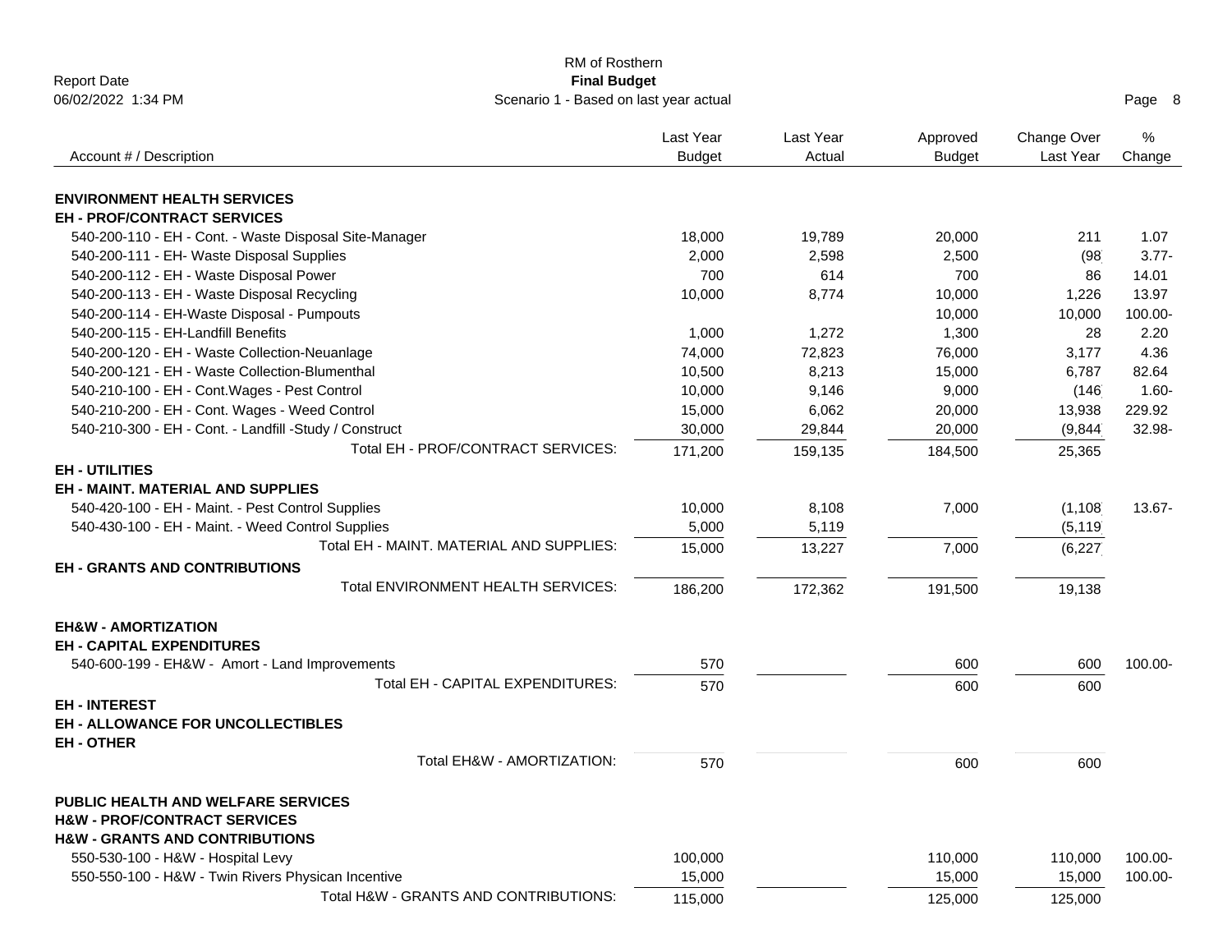| RM of Rosthern                                               |               |           |               |             |           |
|--------------------------------------------------------------|---------------|-----------|---------------|-------------|-----------|
| <b>Report Date</b><br><b>Final Budget</b>                    |               |           |               |             |           |
| 06/02/2022 1:34 PM<br>Scenario 1 - Based on last year actual |               |           |               |             | Page 9    |
|                                                              | Last Year     | Last Year | Approved      | Change Over | %         |
| Account # / Description                                      | <b>Budget</b> | Actual    | <b>Budget</b> | Last Year   | Change    |
| <b>H&amp;W - OTHER</b>                                       |               |           |               |             |           |
| Total PUBLIC HEALTH AND WELFARE SERVICES:                    | 115,000       |           | 125,000       | 125,000     |           |
| <b>PLANNING AND DEVELOPMENT SERVICES</b>                     |               |           |               |             |           |
| <b>P&amp;D - WAGES &amp; BENEFITS</b>                        |               |           |               |             |           |
| <b>P&amp;D - PROF/CONTRACT SERVICES</b>                      |               |           |               |             |           |
| 560-200-111 - P&D-Cont-Neuanlage Subdivision Eng             |               | 2,000     | 2,000         |             |           |
| 560-430-100 - P&D - Building Inspection                      | 50,000        | 29,248    | 30,000        | 752         | 2.57      |
| Total P&D - PROF/CONTRACT SERVICES:                          | 50,000        | 31,248    | 32,000        | 752         |           |
| <b>P&amp;D - GRANTS AND CONTRIBUTIONS</b>                    |               |           |               |             |           |
| Total PLANNING AND DEVELOPMENT SERVICES:                     | 50,000        | 31,248    | 32,000        | 752         |           |
| <b>RECREATION, CULTURAL EXPENDITURES</b>                     |               |           |               |             |           |
| <b>R&amp;C - PROF/CONTRACT SERVICES</b>                      |               |           |               |             |           |
| <b>R&amp;C - UTILITIES</b>                                   |               |           |               |             |           |
| <b>R&amp;C - MAINT. MATERIAL AND SUPPLIES</b>                |               |           |               |             |           |
| 570-430-110 - R&C -Blumenthal Recreation Expense             | 27,000        | 3,424     | 68,100        | 64,676      | ###.##    |
| 570-430-111 - R&C- Neuanlage Recreational Expense            | 51,500        | 33,096    | 36,500        | 3,404       | 10.29     |
| 570-430-170 - R&C -Neuanlage Community Hall                  | 80,250        | 9,992     | 17,800        | 7,808       | 78.14     |
| 570-500-110 - R&C - Grants with Local Gov                    | 40,000        | 81,223    | 40,000        | (41, 223)   | $50.75 -$ |
| 570-500-112 - R&C - Twin Rivers Admin / General Fees         | 2,000         | 1,251     | 2,000         | 749         | 59.87     |
| 570-500-120 - R&C - Grants - Regional Parks                  | 5,000         | 7,500     | 7,500         |             |           |
| 570-500-121 - R&C-Donations-Other                            | 7,000         | 900       | 27,000        | 26,100      | ###.##    |
| 570-500-130 - R&C - Grants - Regional Library                | 10,000        | 19,205    | 19,200        | (5)         | $0.03 -$  |
| 570-500-131 - R&C - Grants-Hague Library                     | 3,000         | 5,857     | 2,000         | (3,857)     | 65.85-    |
| 570-500-132 - R&C - Grants-Rosthern Library                  |               | 31,445    | 31,400        | (45)        | $0.14 -$  |
| Total R&C - MAINT, MATERIAL AND SUPPLIES:                    | 225,750       | 193,893   | 251,500       | 57,607      |           |
| Total RECREATION, CULTURAL EXPENDITURES:                     | 225,750       | 193,893   | 251,500       | 57,607      |           |

## **R&C - AMORTIZATION**

**R&C - CAPITAL EXPENDITURES R&C - ALLOWANCE FOR UNCOLLECTIBLES R&C - OTHER**

**UTILITIES - WATER**

**UT - WATER - PROF/CONTRACT SERVICES**

**UT - WATER - GRANTS AND CONTRIBUTIONS**

**UT - WATER - ALLOWANCE FOR UNCOLLECTIBLE**